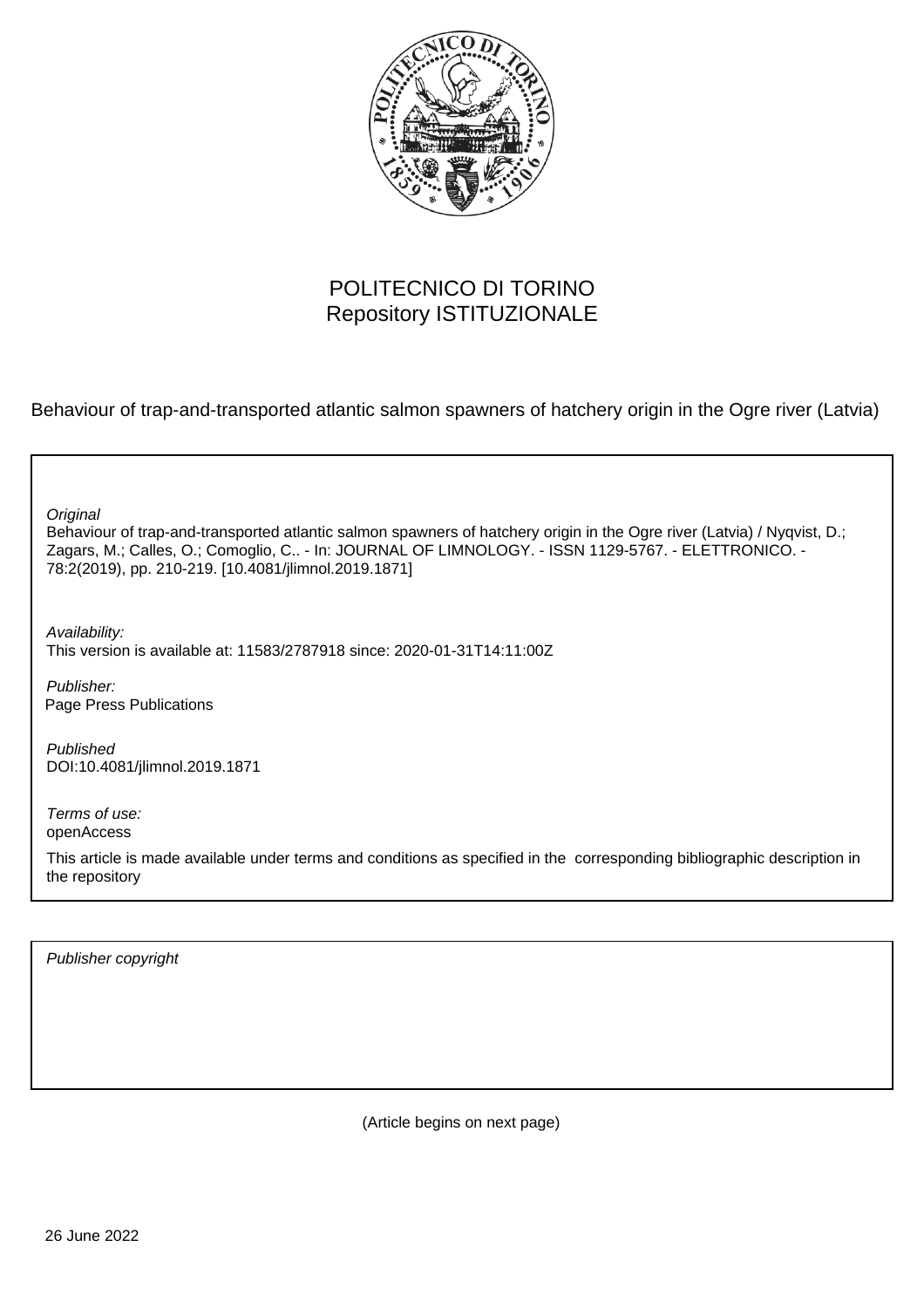# **Behaviour of trap-and-transported Atlantic salmon spawners of hatchery origin in the Ogre River (Latvia)**

Daniel NYQVIST,<sup>1,2\*</sup> Matiss ZAGARS,<sup>3</sup> Olle CALLES,<sup>1</sup> Claudio COMOGLIO<sup>4</sup>

1 River Ecology and Management Research Group RivEM, Department of Environmental and Life Sciences, University of Karlstad, Sweden; <sup>2</sup>Institute of Marine Research, Bergen, Norway; <sup>3</sup>Institute for Environmental Solutions, Cesis, Latvia; <sup>4</sup>Department of Environment, Land and Infrastructure Engineering, Politecnico di Torino, Italy

#### **ABSTRACT**

Where migrating fish have to pass multiple dams, very high passage performance is required at the series of obstacles to avoid accumulated negative effects of multiple dam passage. In some rivers, migrating fish are trapped, transported past several obstacles, and released to continue their migration. Such trap-and-transport solutions, however, have seldom been evaluated. In the Daugava River, Latvia, several dams with no functional fishways block the river for migrating fish. A remnant Atlantic salmon population is being sustained by a sea ranching regime, where returning spawners are caught and artificially spawned, the juveniles raised in hatcheries, and smolts released in to the river in time for their seaward migration. Hatchery released fish, however, differ substantially from wild conspecifics, and in Latvia, as elsewhere throughout the range of salmon, reduced dependency on hatchery production and the reestablishment of wild salmon populations are being discussed. In the Daugava River system, suitable spawning and rearing habitat remains upstream two dams and an associated large reservoir in a mainstem tributary, the Ogre River, offering the potential to restore a wild salmon population. To explore the potential of a trap-and-transport solution to bring Atlantic salmon spawners in contact with remaining spawning grounds in the Daugava River system, spawners were caught, radio tagged, transported upstream of the two dams and the reservoir, and released to pursue their spawning migration in the tributary. Despite being unfamiliar with the river, some of the tagged spawners moved upstream, reaching areas up to 12 km from the release sites. Males were observed higher upstream in the river compared to females, and some males were tracked relatively close to potential salmon spawning habitat. Females, although displaying some movements in the lower parts of the river, did not move far upstream and were not observed close to any suitable spawning areas, highlighting potentially important sex differences in post trap-and-transport behaviour. Perhaps due to different responses to handling stress, between males and females such low post-transportation spawning success among females has the potential to negatively impact restoration efforts in the Daugava River system and elsewhere. The present study represents a first step towards the restoration of wild Daugava salmon, one of several unique Baltic Atlantic salmon populations, and a potential model for future restoration efforts. where in time to their seaward migration. Hatchery released fish, however, differ since the interior their seaward migration. Hatchery released fish, however, differ since elsewhere throughout the range of salmon, reduced

# **INTRODUCTION**

Atlantic salmon (*Salmo salar*) is a socially important migrating fish species with a life cycle consisting of a juvenile stage in rivers and streams, migration to feeding areas at sea or in large lakes, and a return migration to its river of origin to spawn (Klemetsen *et al.*, 2003; Jonsson and Jonsson, 2011). Similar to other river migrating fish

Corresponding author: daniel.nyqvist@hi.no

Key words: Baltic salmon; reintroduction; fish passage; salmon migration; sex differences; Daugava River.

Edited by: Fabrizio Stefani, *CNR-IRSA Brugherio, Italy*

Received: 22 November 2018. Accepted: 28 March 2019.

This work is licensed under a Creative Commons Attribution Non-Commercial 4.0 License (CC BY-NC 4.0).

©Copyright: the Author(s), 2019 *Licensee PAGEPress, Italy J. Limnol., 2019; 78(2): 210-219 DOI: 10.4081/jlimnol.2019.1871*

species, Atlantic salmon has suffered population declines and local extinction in rivers throughout their range of distribution (MacCrimmon and Gots, 1979; Parrish *et al.*, 1998; Waldman, 2013). In many rivers connected to the Baltic sea, damming of the river for hydropower, together with dredging of juvenile and spawning habitat for log driving, have been the main causes behind salmon extirpations (Mannerla *et al.,* 2011).

While hydropower is an important source of electricity, associated dams block migration routes, break longitudinal connectivity, disrupt natural flow regimes, and inundate lotic habitat for riverine and migrating fish (Rudberg *et al.,* 2014; Olden, 2015; Birnie-Gauvin *et al.,* 2017). The need for fishways and other solutions to facilitate both upstream and downstream passage at dams and other migration barriers has been acknowledged for hundreds of years (Montgomery, 2004; Waldman, 2013). Despite this, fishways are lacking at many dams (Calles *et al.,* 2013; Nieminen *et al.,* 2017), and where fish passage solutions exist, their functionality is often relatively low or largely unknown (Bunt *et al.,* 2012, 2016; Noonan *et al.,* 2012).

Instead of building functional fishways, releases of hatchery-reared salmon smolts have been used to mitigate negative effects of dams and habitat loss, and to increase harvest (Brannon *et al.,* 2004; McClure *et al.,* 2008).

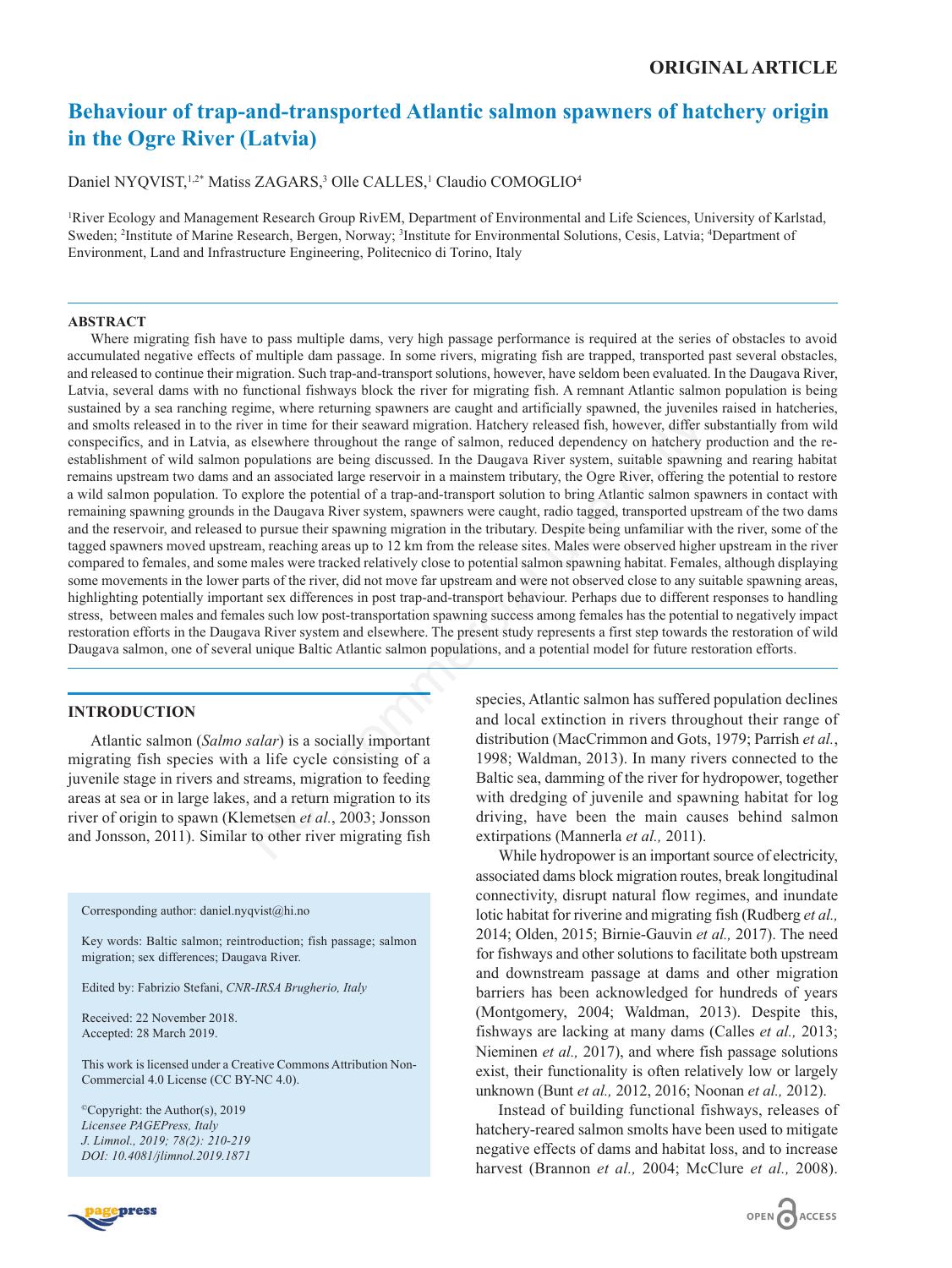Hatchery reared salmon typically spend their first years in high densities, in a predator free environment, with fast growth as a consequence of an abundance of food. This results in hatchery released fish that substantially differ from wild conspecifics. Hatchery-reared salmon have, for example, been observed to have inferior swimming performance (Pedersen *et al.,* 2008), weaker anti-predator response (Jackson and Brown, 2011), and lower marine survival (Saloniemi *et al.,* 2004) compared to wild salmon. Continued hatchery releases risk spreading these, in nature inferior, traits into wild populations (Palmé *et al.,* 2012). At the same time, adding hatchery-reared salmon to the system also masks negative effects of dams and habitat destruction. Consequently, the conservation value of hatchery releases is currently questioned (Palmé *et al.,* 2012; Brown *et al.,* 2013). In the Baltic Sea, many salmon populations are completely dependent on hatchery releases, and the aim has been set to replace release programs with re-established, wild self-reproducing salmon populations (Mannerla *et al.,* 2011; Swedish Agency for Marine and Water Management, 2015).

Re-establishment of wild salmon populations in rivers where they have been extirpated requires available spawning and rearing habitat, as well as free migration routes. Hence, the successful termination of hatchery programsin impounded rivers involves habitat restoration and the construction of functional fishways (Mannerla *et al.,* 2011; Swedish Agency for Marine and Water Management, 2015). Wild salmon can then be allowed to naturally recolonize the river (Kesler *et al.,* 2011), although the process could potentially be made faster by implementing active reintroduction programs (Hesthagen and Larsen, 2003). Such Atlantic salmon reintroduction programs exist across the Atlantic salmon's range of distribution, and typically involves releases of eggs, fry or smolts (Bölscher *et al.,* 2013; Gustafsson *et al.,* 2015; Dirado *et al.,* 2017; Lyach and Čech, 2017; Nyqvist *et al.,* 2017a). Transportation of hatchery reared salmonid spawners has, at some places and with variable success, also been part of reintroduction studies or programs (Hagelin *et al.,* 2016b*,* 2018).

Where migrating fish have to pass multiple dams, with little suitable habitat available between these man-made obstacles, very high passage performance is required at the series of dams to avoid accumulated negative effects of multiple dam passages (Norrgård *et al.,* 2012; Greenberg *et al.*, 2017). Very high passage efficiency, (percent fish successfully passing), and little passage delay at dams can be difficult and costly to achieve (Bunt *et al.,* 2012, 2016; Noonan *et al.,* 2012). Instead, in some rivers where multiple dam passage is required, various trap-and-transport solutions have been applied. For example, in the River Klarälven, Sweden, and the Winooski River, USA, upstream migrating Atlantic

salmon spawners are caught at the lowermost dam and transported by truck upstream, past a series of dams, and released to resume their migration (Piccolo *et al.,* 2012; Nyqvist *et al.,* 2017a). In the Columbia River, USA, downstream migrating Pacific salmon (*Onchorhynchus spp*.) smolts and steelhead (*Oncorhynchus sp.*) kelts are trapped on their downstream migration, transported downstream in barges and released downstream of the lowermost dam to continue their migration towards the sea (Zabel and Williams, 2002; Evans *et al.,* 2008).

The Daugava River is Latvia's largest river, and used to be home to a socially and economically important Atlantic salmon population (Askling, 2015). Development of hydropower during the  $20<sup>th</sup>$  century created a great capacity to produce electricity, with Daugava hydropower plants supplying 50-100% of Latvia's electricity demand, but also led to the virtual extirpation of self-reproducing Atlantic salmon (Bolonina *et al.,* 2016). Hydropower dams inundated large former lotic habitats and blocked migration routes for Atlantic salmon and other migratory fish species such as brown trout (*Salmo trutta*), river lamprey *(Lampetra fluviatilis),* and vimba (*Vimba vimba).* No functional fishways are present in the river and the Atlantic salmon population has been sustained by a sea ranching regime including annual releases of hatchery reared smolts and collection of returning spawners as brood stock (Mannerla *et al.,* 2011; Bolonina *et al.,* 2016). Suitable spawning and rearing habitat, however, remains in the Ogre River, an upstream tributary to the Daugava River (Birzaks, 2013). The remaining salmon spawning and rearing habitats in the Ogre River, are located upstream of one main stem dam (Riga dam), a large reservoir, and one dam in the tributary itself. The lack of suitable salmon habitat between the dams, in combination with the high technical complexity and costs needed to retrofit the Riga dam and reservoir with a two-way fishway, suggests that a trap-and-transport solution might be an appropriate, short term, fish passage solution in the river system. Returning Atlantic salmon spawners would be caught downstream the lowermost hydropower dam (Riga dam), transported upstream, and released to continue their spawning migration in the river reach with suitable spawning habitat. To explore such a trap-and-transport solution, and to study the behaviour of trap-and-transported fish, returning male and female spawners of hatchery origin were caught, radio tagged, transported upstream past the two dams, and released to pursue their spawning migration to potentially suitable spawning habitat in the Ogre River. The radio tagged fish were tracked manually, and with one stationary receiver, in the river throughout the spawning season and fish movements in relation to sex and river habitat was evaluated. asses is currently questioned (Paime<br> *tal.*, 2013). In the Baltic Sea, many<br> *Latvia's* electricity demand,<br> *tal.*, 2013). In the Baltic Sea, many<br> *Daugava hydropower* plant<br>
are completely dependent on hatchery<br>
Latvia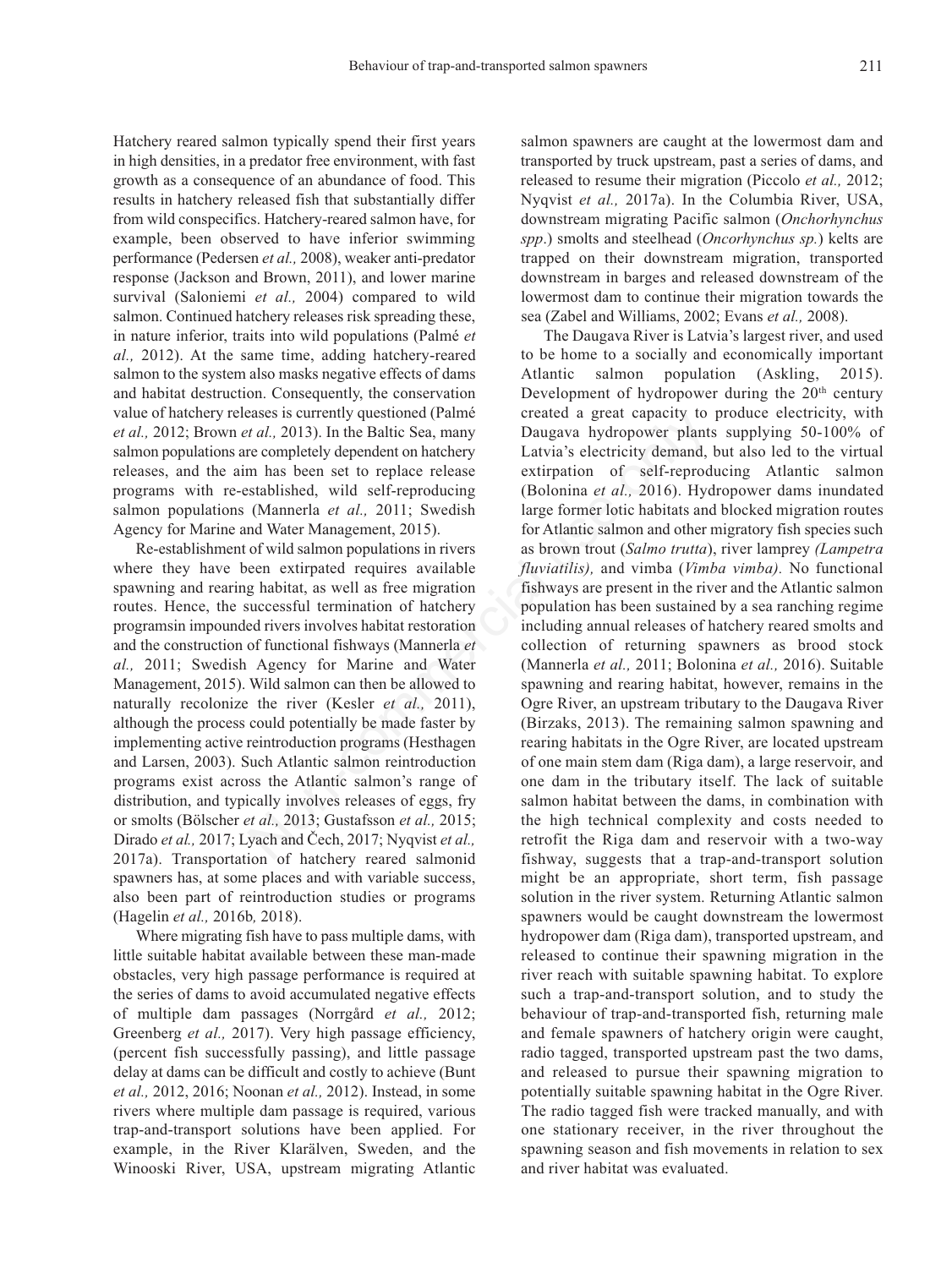#### **METHODS**

#### **Study area**

The Daugava River (Fig. 1) originates in the Valdai Hills, Russia, and runs through Russia, Belarus and Latvia before emptying into the Gulf of Riga, in the Baltic Sea. The river is 1020 km long, with a catchment of 87,900 km<sup>2</sup>, and a mean annual discharge of 678 m<sup>3</sup>/s. It is Latvia's largest river, and the confluences of two major Latvian tributaries, the Ogre and Aiviekste rivers, are situated about 50 km and 120 km from the river mouth (Vogt *et al.,* 2007; Bolonina *et al.,* 2016). Historically, the Daugava River supported large populations of migrating fish with Atlantic salmon, brown trout, vimba, and river lamprey migrating from the Baltic Sea to river reaches higher up the system. With the development of hydropower in the mid-1900s migrating fish populations were substantially reduced. To compensate for losses caused by hydropower dams, juveniles and fry of Atlantic salmon, brown trout, vimba, river lamprey, whitefish (*Coregonus sp.),* pikeperch (*Sander lucioperca),* and pike (*Esox lucius)* are stocked in the river (Bolonina *et al.,* 2016).

The Atlantic salmon population is currently sustained by releases of hatchery reared smolts and collection of returning spawners as brood stock. The sea ranched Atlantic salmon population has its origin in the historical wild Daugava salmon population (Mannerla *et al.,* 2011). Compared to the historical wild salmon population, the sea ranched population matures at a younger age, and has become dominated by late-run spawners. Currently, 400,000 - 600 000 hatchery reared smolts are stocked annually in the Daugava River (Bolonina *et al.*, 2016; ICES, 2017; ICES, 2018). reaches higher up the system.<br>
upstream Ogre dam, the lowermost hydropower in the mid-1900s<br>
upstream Ogre dam, the lowermost hydro<br>
sector substantially reduced. To<br>
set day hydropower dams,<br>
salmon, brown trout, vimba,<br>



**Fig. 1.** The Daugava River with the tributary Ogre River, with hydropower dams, the release site and the automatic stationary receiver. Hydropower dams are denoted by black bars and flow direction with large arrows. Note that separate scales apply to the larger Daugava River (thick scale, 20 km) and the smaller Ogre River (thin scale, 3 km).

The Ogre River is 188 km long, with a catchment of 1730 km<sup>2</sup> and a mean annual discharge of 18 m<sup>3</sup>/s (Askling, 2015). During the study period, river level (a proxy for variation in discharge) varied from 52 cm to 135 cm (mean=83 cm) and temperature from 1.8 to 11.5°C (Fig. 2; Latvian Environment, Geology and Meteorology Centre). The riverbed consists mainly of sand substrate, and the river is primarily surrounded by mixed forest and agricultural land. A total of 223 potential Atlantic salmon spawning areas, covering an area of 29.6 ha, has been reported (Birzaks, 2013; Askling, 2015). The potential spawning areas most relevant for re-introduction purposes are located between the lowermost hydropower dam (Ogre dam), 5 km upstream from the confluence with the Daugava River, and a hydropower dam located 80 km upstream Ogre dam.

Ogre dam, the lowermost hydropower dam on the Ogre River, is located about 50 km from the Baltic Sea, by the town of Ogre (Fig. 1). The hydropower station at the Ogre dam (Fig. 3) has a production capacity of 630 kW (Askling, 2015). The turbine intake is protected by a rack with 2 cm bar spacings, and water not used for electricity production is spilled via spill gates located at the water surface.

#### **Radio telemetry**

Returning Atlantic salmon spawners of hatcheryreared origin were caught with fyke-nets by local fishermen at the mouth of the Daugava River during their



**Fig. 2.** River temperature (°C) and level in Ogre River during the study period. Data from LVGMC -Latvijas Vides, ģeoloģijas un meteoroloģijas centrs (Latvian Environment, Geology and Meteorology Centre).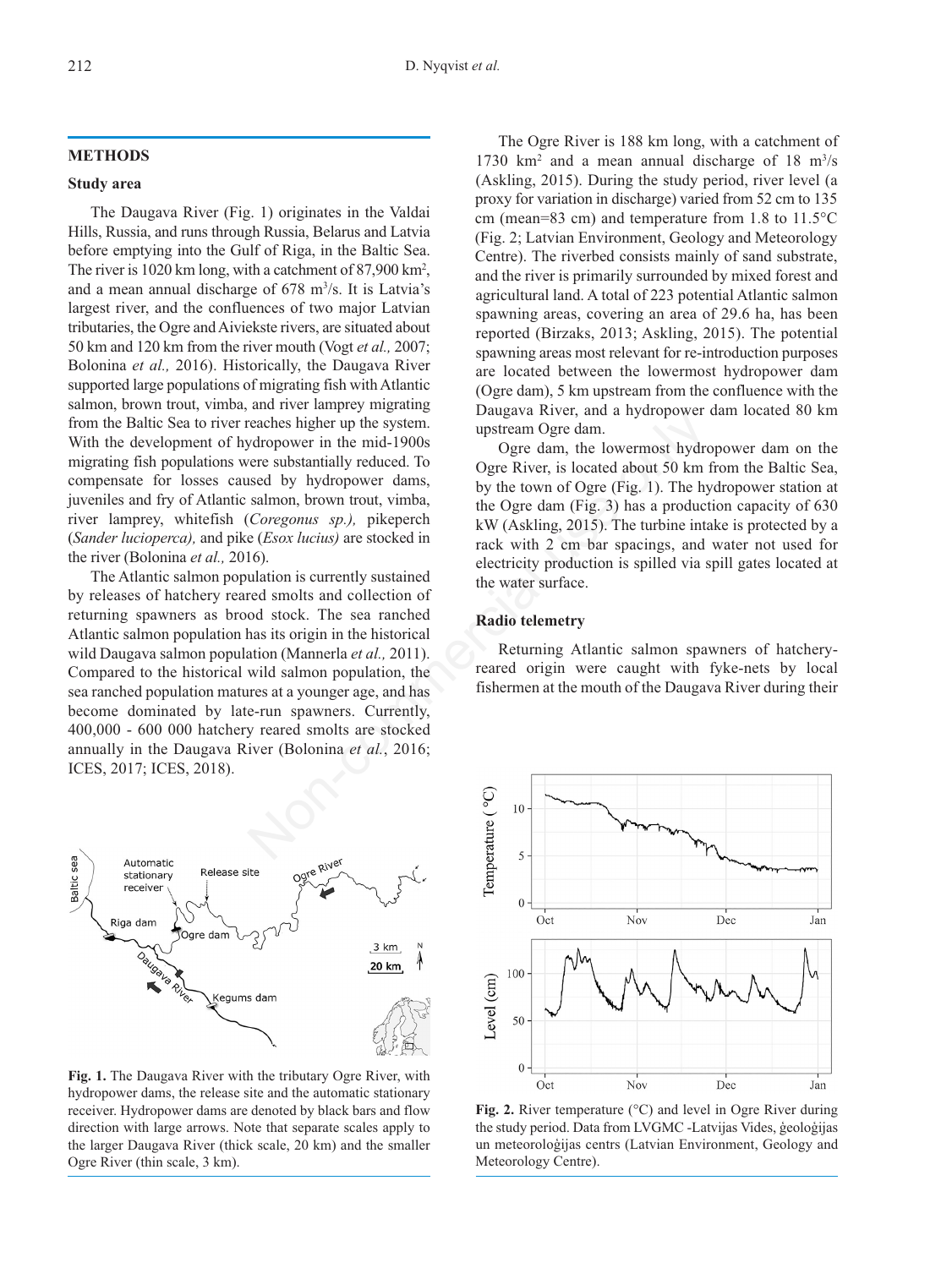spawning migration in late October 2017. The captured fish were transported to a hatchery where they were kept for 3 to 5 days before tagging. After tagging, the fish recuperated in well aerated water for about 1 h before being transported to the Ogre River (about 1 h drive). Fish were released in the Ogre River, approximately 5 km upstream of the Ogre dam on 30-31 October 2017. The fish were individually inspected before release, and only healthy looking, actively swimming fish, were released into the river. Fish were tagged and released in two groups, on two subsequent days.

The fish were tagged with external radio transmitters (model F2120; 16 g;  $21 \times 52 \times 11$  mm; 55 ppm; Advanced Telemetry System ATS, USA), each transmitting on a unique frequency (151.000-151.640 MHz). The tags were attached below the dorsal fin, using wires inserted horizontally through the upper part of the musculature. The fish were tagged in water-filled tubes, with their head covered and without use of anaesthetics, following Thorstad *et al*. (2000). Transmitter weight was considerably less than the recommended maximum for natural behaviour of tagged fish (Winter, 1983; Brown *et al.,* 1999).

After release, fish were tracked manually in the Ogre River, from the confluence with the Daugava River up to



**Fig. 3.** The Ogre dam with the hydropower plant (Power house), turbine intake channel and spill gates. The thick arrow shows the direction of flow. The depicted area upstream of the dam constitute the forebay.

the second hydropower dam (from car and walking along the shore and on the Ogre dam) with handheld antennas and receivers (R4000 & R410, ATS, USA) every 1-3 days, until the presumed end of spawning activity (*i.e.* cessation of significant movements due to mortality, fish leaving the system, or over-wintering inactivity). After the spawning season, in December and early January, fish were tracked approximately once a week. Fish position and time was noted in GISPro (Garafa LLC, Provo, UT, USA).

In addition, fish approaching or returning upstream from the Ogre dam were automatically tracked by a stationary automatic receiver (model R4500S; ATS, USA), connected to a unidirectional antenna, on the shore of the river, 3 km upstream of the Ogre dam, and 2 km downstream of the release site.

## **Data analysis**

Manual radio tracking was used to position fish in the river. Maximum river distance ascent was defined as the highest position where the individual fish was manually positioned, constituting a conservative measure of distance ascended.

For fish tracked downstream of the Ogre dam, time from release to passage was calculated as the time from release to the first time the fish was positioned downstream of the dam. Our estimated time to passage is therefore per definition longer (the interval between tracking occasions) than the actual duration of time. Fish positions were compared to the locations of suitable spawning habitat (mapped by Latvian Institute of Food Safety, Animal Health and Environment; Birzaks, 2013), and the number of fish present in the vicinity  $(<600 \text{ m})$  of or on suitable spawning habitat was quantified. The automatic stationary receiver placed between the release site and Ogre dam tracked fish visiting this reach of the river, a specific reach of the river of about 500 m long. Typically, a visit means that the fish passed the reach, moving towards or away from the dam. It can also, however, mean that the fish visited the reach, and, for some reason, turned back up- or downstream. Number of visits to the river reach covered by the receiver was used to quantify movement taking place in the time between tracking events. For fish detected within this reach, periods of >2 h without radio detection defined departure from the area (either in an upstream or downstream direction), and subsequent detections constituted a new visit. Non-Characterize the upper part of the musculature.<br>
Advantage wires inserted<br>
the upper part of the musculature.<br>
In water-filled tubes, with their head<br>
of anacsthetics, following<br>
10. Tansmitter weight was<br>
a river. Max

> Wilcoxon-tests were used to test for sex related differences in maximum river distance of ascent and number of visits to the reach covered by the automatic stationary receiver between males and females. Data analysis was performed with software QGIS ver. 2.18.14 (https://qgis.org/ en/site/) and R (https://www.Rproject.org/). In R, the following packages were used: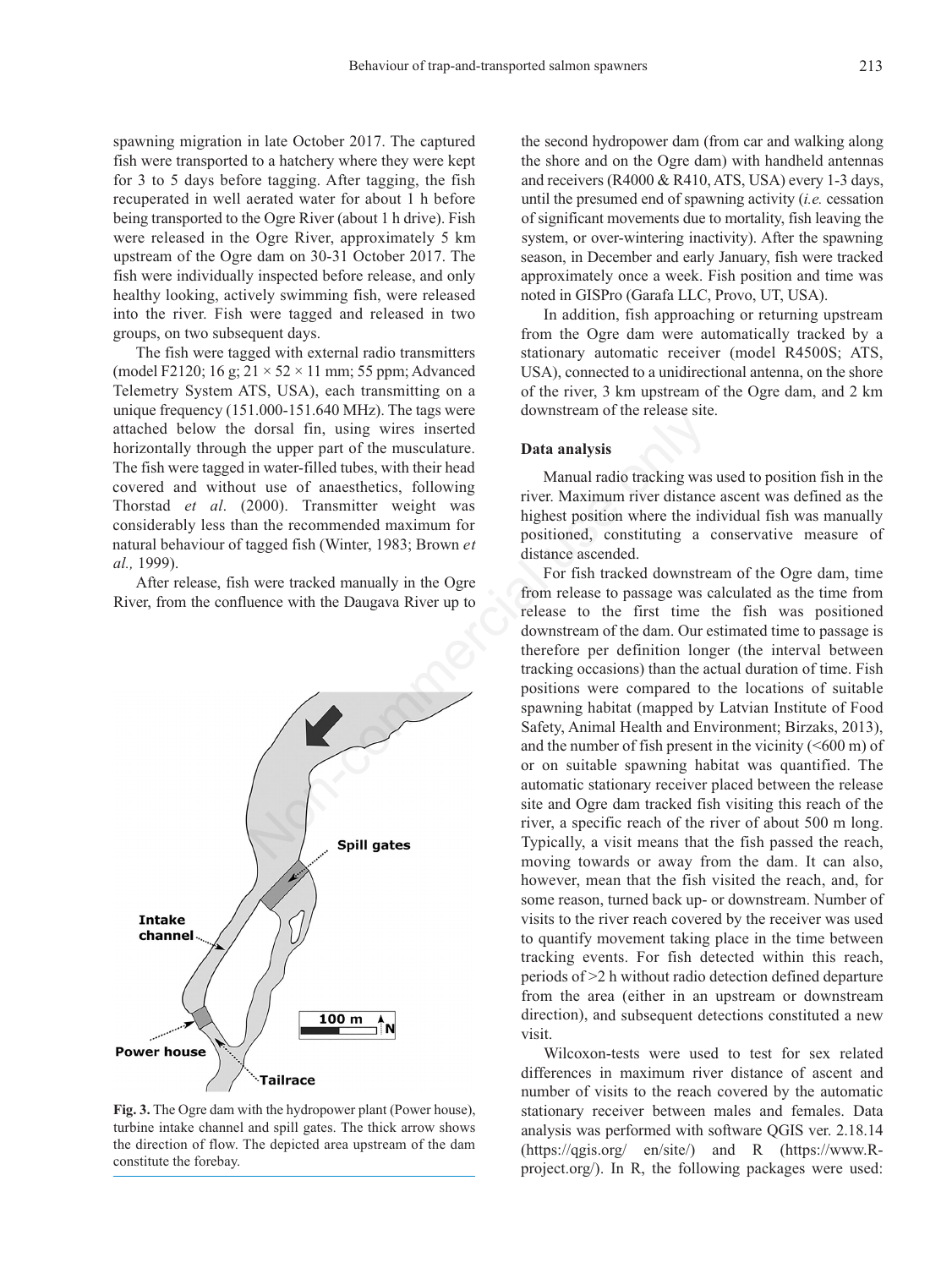ggplot2 (for plots and visual movement analysis; Wickham, 2016), plotly (for visual movement analysis; Sievert *et al.,* 2017), dplyr (for data management; Wickham and Francois, 2015), plyr (for data management; Wickham and Wickham, 2017), and sqldf (for data management; Grothendieck and Grothendieck, 2017).

## **RESULTS**

Twenty Atlantic salmon spawners were tagged and released in the Ogre River on 30 October (n=15) and 31 October (n=5) 2017. The tagged fish had a mean length and weight of 76 cm (SD=8 cm, range=62-92 cm) and 4.8 kg (SD=1.9 kg, range=3.1-8.9 kg). Of the tagged fish,  $7$ fish were females, and 13 were males. Females were significantly larger than males (length and weight; *t-*test,  $t=6.0$  and 7.6, P<0.01). Fish were manually tracked in the river on 22 separate occasions. Individual fish were positioned on 4-22 times (median=18.5 times), constituting 20-100 % (median=84%) of tracking occasions. All fish moved after release. Sixteen fish (80%) showed some upstream movement, with maximum river distance of ascent ranging from 50 m to 12,300 m (median=1700 m). Eight fish moved more than 1000 m upstream (Fig. 4).

Males ascended higher than females (Wilcoxon Test, W=18.5, P=0.03), and no female ascended higher than 150 m (Fig. 5). There was no observed difference in maximum river distance of ascent between fish in the two release groups (Wilcoxon Test, W=11.5, P=0.84).

Individual fish visited the river reach covered by the stationary automatic receiver from one to eight times (median=3), displaying a more intense localized search behaviour than what was immediately visible from the manual tracking data. Even though males were detected further upstream than females no statistically significant sex difference was found in the number of visits to the receiver station reach of the river (Wilcoxon Test, W=19.5, P=0.27; Fig. 6).

Four fish (all males) were positioned in relative proximity (<600 m) to known suitable spawning ground, but no fish was repeatedly tracked in or close to suitable spawning habitat.

Ten fish eventually moved to and passed (or fell back) over the hydropower dam and were tracked downstream in the Ogre River. Time from release to downstream dam passage ranged from 8.8 - 19.9 days (median=14.3 days). No difference (Wilcoxon Test, P=0.83) in time from release to downstream passage between males (n=7) and females (n=3) was observed. Downstream passage



**Fig. 4.** Individual movements of radio tagged female (solid, red lines) and males (dashed, blue lines) in the Ogre River (rkm from the confluence with the Daugava River) as positioned by manual tracking November and December 2016. Black bars represent time of recapture of weak fish close to the hydropower dam. The release site is located at a distance of 9 km, and the dam at around 4.5-5 km from the confluence.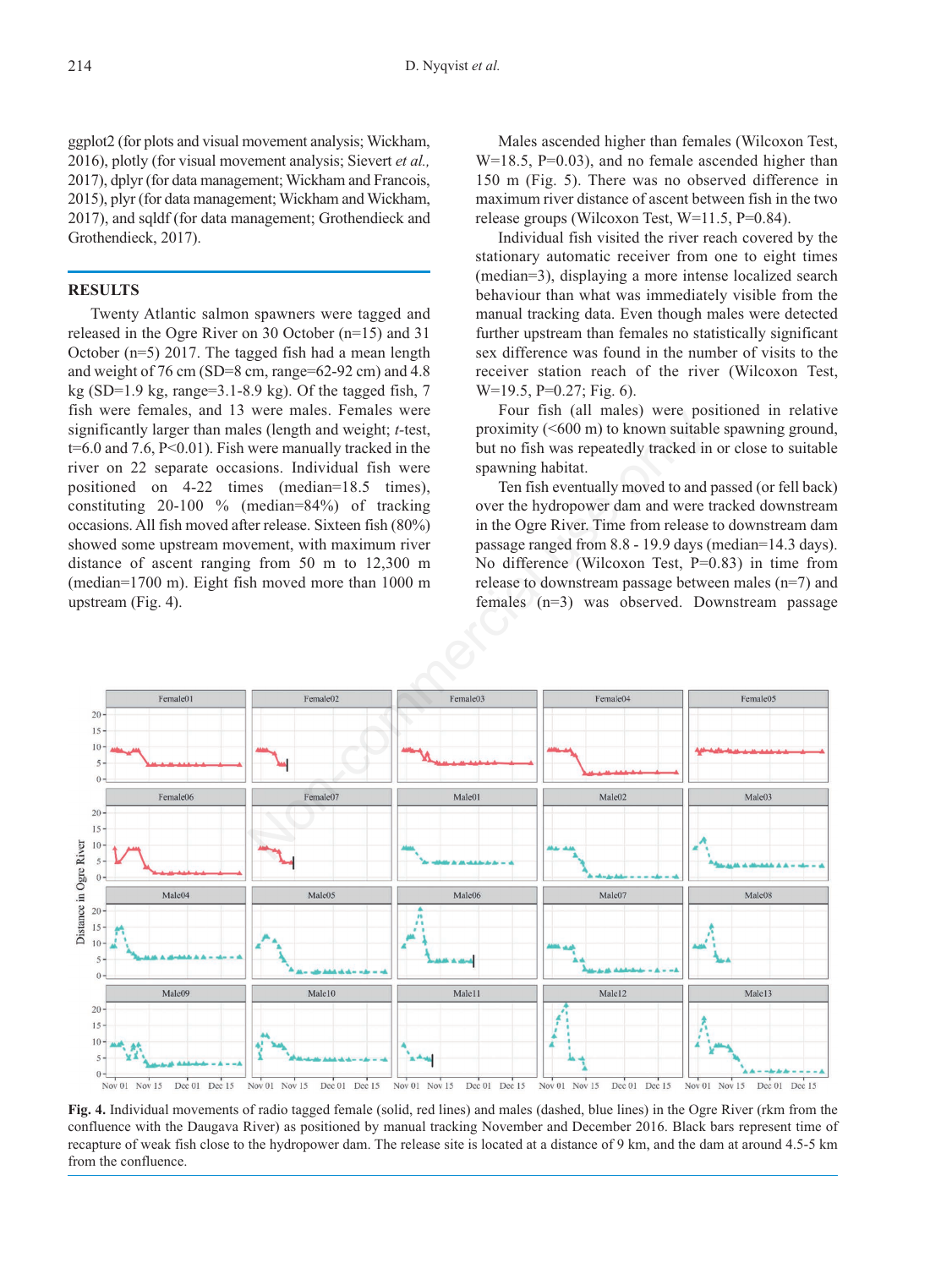coincided with the highest river water levels during the study period (Fig 3), and most fish presumably passed downstream via temporarily opened spill gates. One fish, was tracked repeatedly, and until the end of the study, in the tailrace of the hydropower plant. Reportedly, it was lifted over the dam by workers at the hydropower station as they were cleaning the intake rack. Of the ten fish downstream the Ogre dam, seven were tracked in the intake channel of the hydropower dam, one in the forebay of the dam, and one within 500 m of the dam. In total, eight fish were tracked visiting the turbine intake channel.

By the end of the study, 14 fish had been repeatedly tracked at the same place in the river, assumed dead or inactive over winter. Four fish were found in bad condition in the Ogre dam forebay, captured and sacrificed. Two fish disappeared from the system after showing previous movements, including presence in the turbine intake channel, indicating that they were heading in a downstream direction. These two fish may have successfully left the Ogre River and entered the Daugava River (Fig. 3).

# **DISCUSSION**

For the first time in decades, Atlantic salmon spawners migrated upstream in the Ogre River, a Daugava River tributary. Despite being unfamiliar with the tributary, some of the tagged spawners moved upstream, reaching areas up to 12 km from the release sites. Males were observed further upstream compared to females, and some males were tracked relatively close to potential spawning habitat. Females, although displaying some movements



**Fig. 5.** Maximum river distance ascended by female and male Atlantic salmon (n=20).

in the lower parts of the river, were not observed close to any suitable spawning areas, making successful spawning among these transported fish unlikely.

Sex differences in response to fisheries management actions, such as fish passage solutions, are often overlooked, but may have important implications for management and conservation (Hanson *et al.*, 2008; Roscoe *et al.*, 2011). In this study, males migrated further upstream compared to females. In contrast to females, males continued their spawning migration and, at least some males, located suitable spawning habitat. Even in natural free flowing rivers, males and females often display different migratory patterns. Females have been reported to migrate in a more step-wise manner (Karppinen *et al.,* 2004), but also to take longer to pass natural barriers (Kennedy *et al.,* 2013) compared to males. Also in passage of technical fishways, females have been seen to pass at lower rates and with longer delays (Lundqvist *et al.,* 2008; Nyqvist *et al.,* 2017b). Lower female fish passage success has, in sockeye salmon (*Oncorhynchus nerka)*, been attributed to behavioural differences and higher sensitivity to environmental stressors as an effect of higher investment in gonadal development in females compared to males (Burnett *et al.,* 2014a, 2014b). Our transported fish were caught in fyke nets, transported to a hatchery, tagged and transported to the river, before being released to continue their migration. It is plausible that females, as in Pacific salmon, were more negatively affected by the stress, here associated with substantial and repeated handling. A less stressful route to the Ogre River, may result in females continuing their migration towards suitable spawning grounds. disappeared from the system after<br>
an iorciny, caputar and the ratural barriers (Kennedy *et al*<br>
verments, including presence in the<br>
21, indicating that they were heading<br>
verments, including presence in the<br>
21, indica



**Fig. 6.** Number of visits, or passages, of the river reach, located between the release site and the Ogre dam, and covered by the stationary automatic receiver (n=20).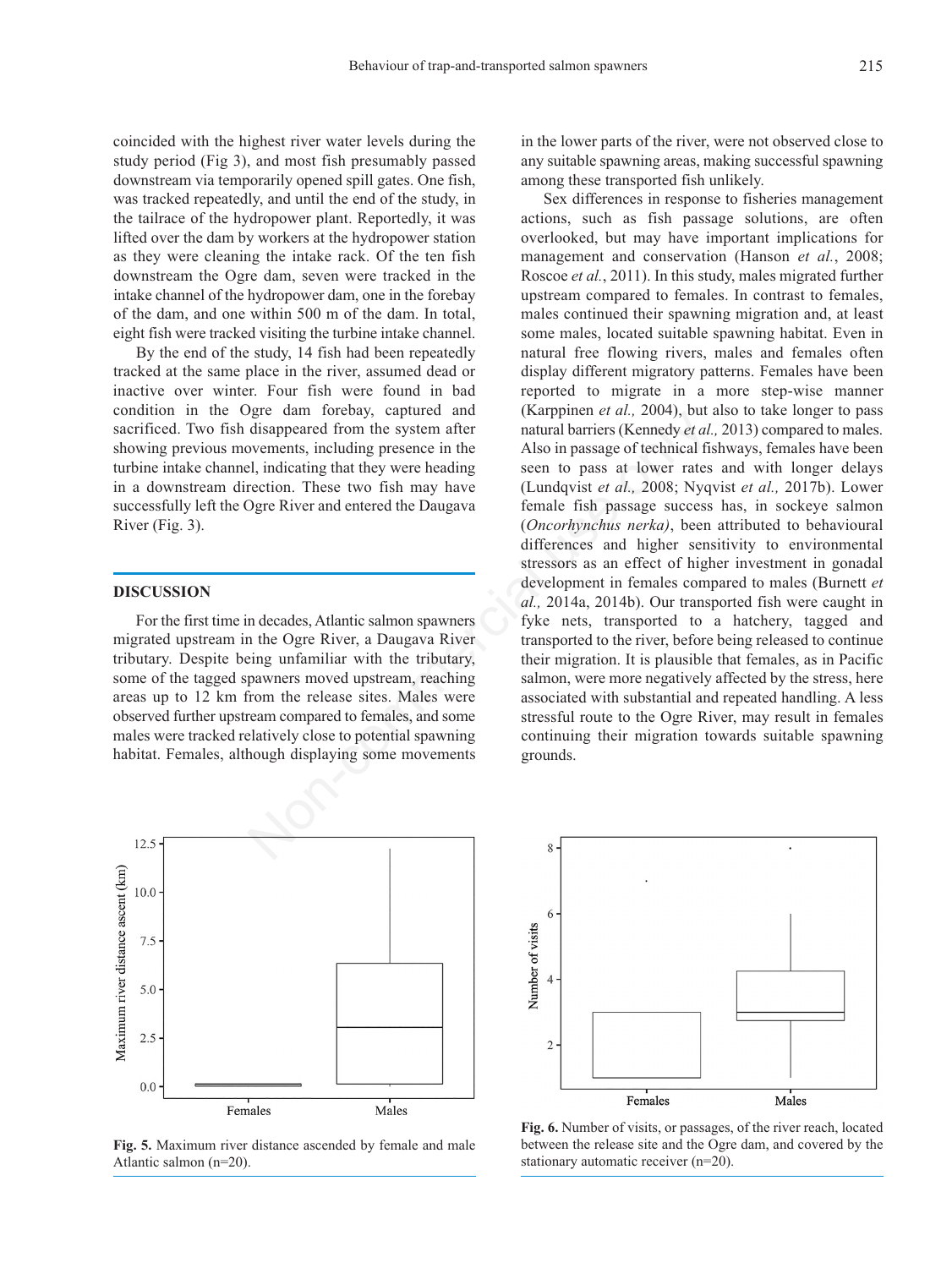A potential problem in trap-and-transport fish passage solutions is that fish may fall back downstream of the dam over which they were transported (Naughton *et al.,* 2006; Hagelin *et al.,* 2016a). If no spawning grounds are present downstream of the dam, falling back is equal to failed spawning. The risk of falling back depends on local river and dam characteristics, such as spill regimes and location of downstream passage routes (Reischel and Bjornn, 2003; Nyqvist *et al.,* 2017b). In our study, fish moving downstream did not immediately pass the dam, but remained for some time in its forebay, and the stationary automatic receiver showed that most fish that had dropped down to the dam made several upstream excursions before passing downstream. This indicates that the dam, to some extent, deters fish from falling back even when spill is being discharged. A few years ago, in a pilot study, Atlantic salmon spawners of hatchery origin were also transported upstream in the Daugava River system. In that year, however, all fish released in the Ogre River fell back behind the hydropower dam relatively shortly after release, whereas most fish in our study displayed at least some upstream movement. The difference could be explained, at least partly, by exceptionally high flows during the pilot study, providing downstream passage routes through wide open spill gates as well as potentially displacing recently transported fish during that year (Askling, 2015). High fallback percentages of transported spawners of hatchery and wild origin transported to river reaches not previously experienced have been seen elsewhere (Hagelin *et al.,* 2016b). In the River Klarälven, many of the transported hatchery spawners, presumably looking for their river reach of origin not to be found in these reaches of the river, displayed extensive ("erratic") search behaviour and eventually fell back behind the downstream hydropower dam, and were lost from the system (Hagelin *et al.,* 2016b). Spawning success among transported Atlantic salmon of hatchery origin has, however, also been observed (Scott *et al.,* 2005). Late transportation of fish, leaving little time for extensive search behaviour before spawning, has been suggested to contribute to spawning success of spawners of hatchery origin (Hagelin *et al.,* 2016a).

Only two fish seem to have successfully passed the Ogre dam and continued downstream to the Daugava River. Even so, this study can advise on downstream passage behaviour and potential fish passage solutions. Many fish did visit the turbine intake channel. Here, the volume of water is restricted and fish can be trapped or bypassed using relatively proven technology. At a similar setting at a dam in River Ätran, Sweden, a low sloping turbine intake rack, connected to a bypass, successfully guided Atlantic salmon kelts and smolts, as well as eels, past the hydropower dam (Nyqvist *et al.,* 2017b, 2018). In the present study, some fish probably eventually passed via the spill gates. When large amounts of water are

spilled, fish passage rate through the spill gates is likely to increase, with more fish passing directly via the spill gates (Wertheimer and Evans, 2005; Nyqvist *et al.,* 2016). High occurrence of spill passage was also seen during high levels of spill in the previous pilot study in the Ogre River (Askling, 2015). For transported spawners, downstream passage is undesirable before spawning. But even for downstream migrating smolts and post-spawners, for spill passage to be preferred over collection in the intake channel, passage solutions at downstream dams are required (Greenberg *et al*., 2017).

Efforts to reintroduce wild Atlantic salmon populations are ongoing or discussed in many former Atlantic salmon rivers around the Baltic Sea (Mannerla *et al.,* 2011) and elsewhere (Bölscher *et al.,* 2013; Dirado *et al.,* 2017; Lyach and Čech, 2017). Despite a low sample size, which should be remembered when interpreting the presented results, this study represents a first step towards restoration of salmon in the Daugava River system. Trap-and-transport of spawners of hatchery origin can teach us about fish behaviour in the river (Hagelin *et al.,* 2018) but also contribute to the in-river production of salmonids (Piccolo *et al.,* 2012), and raises enthusiasm about reestablishment of wild salmon populations. The restoration of wild salmon to the Daugava River, however, will require much more. Longitudinal connectivity between the Baltic Sea and available spawning grounds in the Ogre River needs to be restored, through an efficient and fish friendly trapand-transport solution, and/or multiple fishways. Even though Atlantic salmon, given two-way connectivity, can recolonize available habitat on their own (Kesler *et al.,* 2011), release of egg, fry or smolts by the spawning and nursery grounds might speed up the reestablishment process (Hesthagen and Larsen, 2003). Also, additional habitat restoration, and even the construction of artificial spawning grounds could be part of the restoration effort (Bolonina *et al.,* 2016). mg back even when spin is<br>  $et u$ , 2017) and elsewhire (Unsulter (Unsulter and Cech, 20<br>
sago, in a pilot study, Atlantic et al., 2017; Lyach and Cech, 20<br>
Norgin were also transported sample size, which should be interpret

## **CONCLUSIONS**

This study is part of wide ranging efforts to reestablish wild Atlantic salmon in Baltic rivers. The results document upstream migration of transported fish and highlight sex differences in post-transportation behaviour related to potential spawning success. Lower posttransportation spawning success among females, perhaps due to different responses to handling stress, could have detrimental effects on the success of trap-and-transport programs as part of salmon re-introduction projects in the Daugava River system and elsewhere. This highlights the importance of evaluating fish passage solutions, and that any trap-and-transport solution needs to assess the migration and spawning success of transported fish.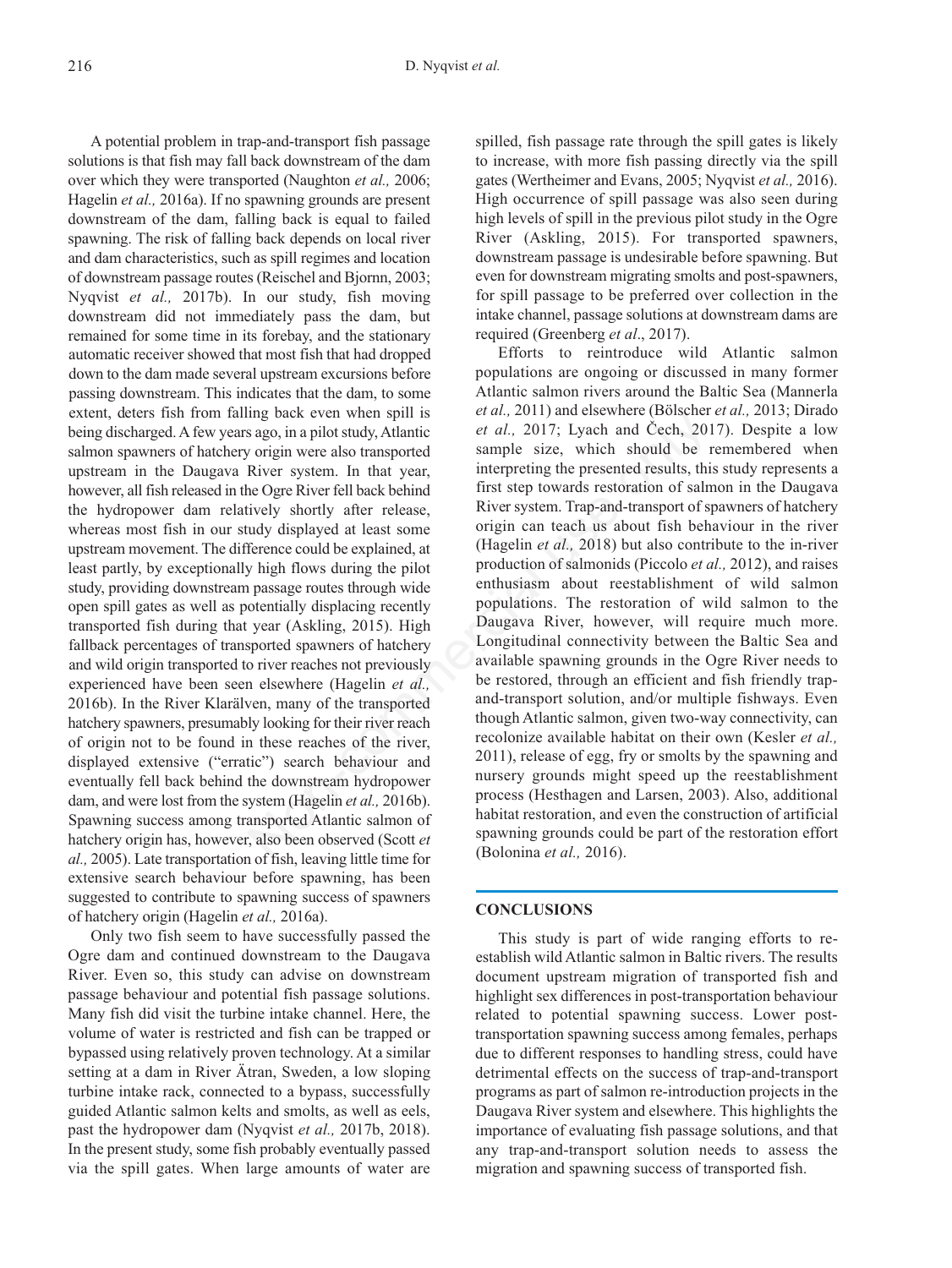#### **ACKNOWLEDGMENTS**

This research was funded by Latvenergo AS, the main hydropower company in Latvia. The authors wish to thank Dr. Alona Bolonina and Marta Utane, reference officers of Latvenergo AS, for their support during the study, Linda Buholce, Marta Dievina, Marta Utane, and Armands Roze for assistance in the field, and John Piccolo. We also thank fish farm "Tome" for providing tagging facilities.

The study was performed with permission from Institute of Food Safety, Animal Health and Environment "BIOR", The Food and Veterinary Service and The Nature Conservation Agency, Latvia.

### **REFERENCES**

- Askling O, 2015. A telemetry study for reintroducing wild Atlantic salmon (*Salmo salar* L.) in the Daugava and Ogre Rivers, Latvia. Master Thesis, Karlstad University.
- Birnie-Gauvin K, Larsen MH, Nielsen J, Aarestrup K, 2017. 30 years of data reveal dramatic increase in abundance of brown trout following the removal of a small hydrodam. J. Environ. Manage. 204:467-471. iteroparity in the Columbia and Commetter and Commetter (State State 1827.<br>
In the Daugava and Ogre<br>
Interaction of the Daugava and Ogre<br>
Sevelentino salar L.) in the Daugava and Ogre<br>
Sevelentino State Thesis, Karlstad Un
- Birzaks J, 2013. [On provision of a service to study migration and natural reproduction capacity of migratory fish in the Daugava River].[Report in Latvian]. Latvian Institute of Food Safety, Animal Health and Environment (BIOR), Riga, Latvia.
- Bolonina A, Comoglio C, Calles O, Kunickis M, 2016. Strategies for mitigating the impact of hydropower plants on the stocks of diadromous species in the Daugava River. Energy Procedia 95:81-88.
- Brannon EL, Amend DF, Cronin MA, Lannan JE, Lapatra S, Mcneil WJ, Noble RE, Smith CE, Talbot AJ, Wedemeyer GA, 2004. The controversy about salmon hatcheries. Fisheries 29:12-31.
- Brown JJ, Limburg KE, Waldman JR, Stephenson K, Glenn EP, Juanes F, Jordaan A, 2013. Fish and hydropower on the US Atlantic coast: failed fisheries policies from half $\square$ way technologies. Conserv. Lett. 6:280-286.
- Brown RS, Cooke SJ, Anderson WG, Mckinley RS, 1999. Evidence to challenge the "2% rule" for biotelemetry. N. Am. J. Fish. Manage. 19:867-871.
- Bunt C, Castro Santos T, Haro A, 2012. Performance of fish passage structures at upstream barriers to migration. River Res. Appl. 28:457-478.
- Bunt C, Castro Santos T, Haro A, 2016. Reinforcement and validation of the analyses and conclusions related to fishway evaluation data from Bunt et al.: 'Performance of fish passage structures at upstream barriers to migration'. River Res. Appl. 32:2125-2137.
- Burnett NJ, Hinch SG, Braun DC, Casselman MT, Middleton CT, Wilson SM, Cooke SJ, 2014a. Burst swimming in areas of high flow: delayed consequences of anaerobiosis in wild adult sockeye salmon. Physiol. Biochem. Zool. 87:587-598.
- Burnett NJ, Hinch SG, Donaldson MR, Furey NB, Patterson DA, Roscoe DW, Cooke SJ, 2014b. Alterations to

 $dam$  spill discharge influence sex specific activity, behaviour and passage success of migrating adult sockeye salmon. Ecohydrology 7:1094-1104.

- Bölscher T, Van Slobbe E, Van Vliet MT, Werners SE, 2013. Adaptation turning points in river restoration? The Rhine salmon case. Sustainability 5:2288-2304.
- Calles O, Rivinoja P, Greenberg L, 2013. A historical perspective on downstream passage at hydroelectric plants in Swedish rivers, p. 309-322. In: I. Maddock, A. Harby, P. Kemp and P. Wood (eds.), Ecohydraulics: An integrated approach. J. Wiley & Sons.
- Dirado JA, Ringler NH, Murphy MH, 2017. Strain-specific survival and growth of juvenile Atlantic salmon in Central New York tributaries. J. Great Lakes Res. 43:1153-1159.
- Evans AF, Wertheimer RH, Keefer ML, Boggs CT, Peery CA, Collis K, 2008. Transportation of steelhead kelts to increase iteroparity in the Columbia and Snake rivers. N. Am. J. Fish. Manage. 28:1818-1827.
- Greenberg L, Nyqvist D, Bergman E, Calles O. 2017. [Improved downstream passage for wild salmonids in River Klarälven].[Report in Swedish]. Karlstad University, Sweden.
- Grothendieck G, Grothendieck MG, 2017. Package 'sqldf'.
- Gustafsson P, Hedenskog M, Qvenlid T. 2015. [The free migration of Lake Vänern salmon].[Report in Swedish and Norwegian]. Värmland County Administrative Board report, Karlstad, Sweden: 360 pp.
- Hagelin A, Calles O, Gullberg K, 2018. [Salmonids in lower River Dalälven].[Report in Swedish]. Gävleborg County Administrative Board: 326 pp.
- Hagelin A, Calles O, Greenberg L, Nyqvist D, Bergman E, 2016a. The migratory behaviour and fallback rate of landlocked Atlantic salmon (*Salmo salar*) in a regulated river: does timing matter? River Res. Appl. 32:1402-1409.
- Hagelin A, Calles O, Greenberg L, Piccolo J, Bergman E, 2016b. Spawning migration of wild and supplementary stocked landlocked Atlantic salmon (*Salmo salar*). River Res. Appl. 32:383-389.
- Hanson K, Gravel M, Graham A, Shoji A, Cooke S, 2008. Sexual variation in fisheries research and management: when does sex matter? Rev. Fish. Sci. 16:421-436.
- Hesthagen T, Larsen B, 2003. Recovery and re $\square$ establishment of Atlantic salmon, *Salmo salar*, in limed Norwegian rivers. Fisheries Manag. Eco. 10:87-95.
- ICES, 2017. Report of the Baltic Salmon and Trout Assessment Working Group (WGBAST) 27 March-4 April 2017. Gdańsk, Poland: 298 pp.
- ICES, 2018. Report of the Baltic Salmon and Trout Assessment Working Group (WGBAST), 20-28 March 2018. Turku, Finland: 369 pp.
- Jackson CD, Brown GE, 2011. Differences in antipredator behaviour between wild and hatchery-reared juvenile Atlantic salmon (*Salmo salar*) under seminatural conditions. Can. J. Fish. Aquat. Sci. 68:2157-2166.
- Jonsson B, Jonsson N, 2011. Ecology of Atlantic salmon and brown trout: habitat as a template for life histories. Springer, Dordrecht: 708 pp.
- Karppinen P, Erkinaro J, Niemelä E, Moen K, Økland F, 2004. Return migration of one Sea Winter Atlantic salmon in the River Tana. J. Fish Biol. 64:1179-1192.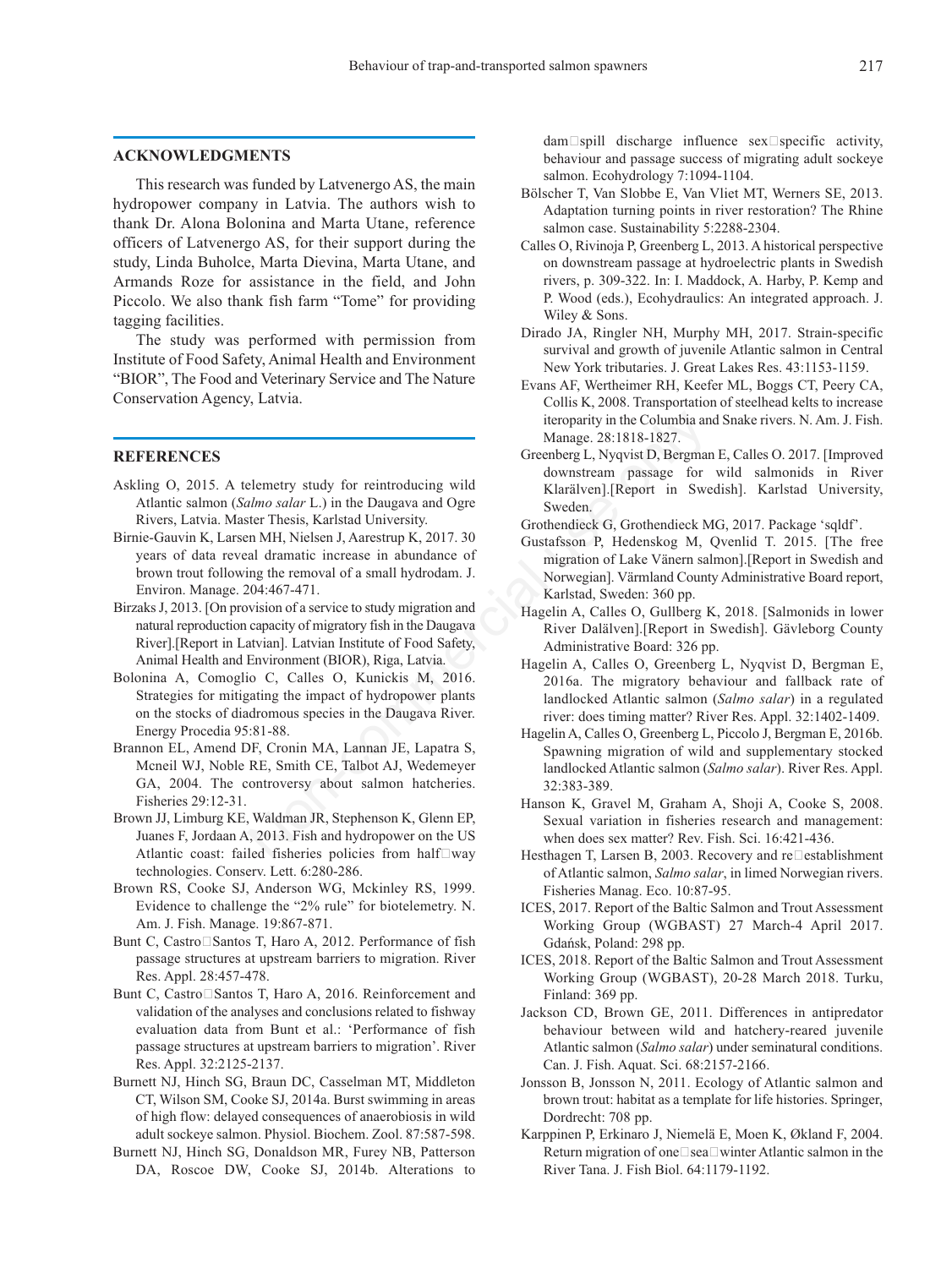- Kennedy R, Moffett I, Allen M, Dawson S, 2013. Upstream migratory behaviour of wild and ranched Atlantic salmon *Salmo salar* at a natural obstacle in a coastal spate river. J. Fish Biol. 83:515-530.
- Kesler M, Kangur M, Vetemaa M, 2011. Natural  $re$  establishment of Atlantic salmon reproduction and the fish community in the previously heavily polluted River Purtse, Baltic Sea. Ecol. Freshw. Fish 20:472-477.
- Klemetsen A, Amundsen PA, Dempson J, Jonsson B, Jonsson N, O'connell M, Mortensen E, 2003. Atlantic salmon *Salmo salar* L., brown trout *Salmo trutta* L. and Arctic charr *Salvelinus alpinus* (L.): a review of aspects of their life histories. Ecol. Freshw. Fish Fish 12:1-59.
- Lundqvist H, Rivinoja P, Leonardsson K, Mckinnell S, 2008. Upstream passage problems for wild Atlantic salmon (*Salmo salar* L.) in a regulated river and its effect on the population. Hydrobiologia 602:111-127.
- Lyach R, Čech M, 2017. The effect of cormorant predation on newly established Atlantic salmon population. Folia Zoologica 66:167-174.
- MacCrimmon HR, Gots BL, 1979. World distribution of Atlantic salmon, *Salmo salar*. J. Fish. Res. Board Can. 36:422-457.
- Mannerla M, Andersson M, Birzaks J, Debowski P, Degerman E, Huhmarniemi A, Häggström H, Ikonen E, Jokikokko E, Jutila E, 2011. Salmon and sea trout populations and rivers in the Baltic Sea: HELCOM assessment of salmon (*Salmo salar*) and sea trout (*Salmo trutta*) populations and habitats in rivers flowing to the Baltic Sea. Available from: http://www.helcom.fi/helcom-at-work/publications/balticsea-environment-proceedings 7.<br>
(Conservation genetic risks associate<br>
fice salmon population. Folia<br>
ic salmon population of the Balt<br>
1979. World distribution of the Balt<br>
1979. World distribution of GiH, 1998. Why aren't there more A<br>
2008. Sy<br>
- McClure MM, Utter FM, Baldwin C, Carmichael RW, Hassemer PF, Howell PJ, Spruell P, Cooney TD, Schaller HA, Petrosky CE, 2008. Evolutionary effects of alternative artificial propagation programs: implications for viability of endangered anadromous salmonids. Evol. Appl.1:356-375.
- Montgomery DR, 2004. King of fish: the thousand-year run of salmon. Basic Books, Cambridge: 290 pp.
- Naughton GP, Caudill CC, Keefer ML, Bjornn TC, Peery CA, Stuehrenberg LC, 2006. Fallback by adult sockeye salmon at Columbia River dams. N. Am. J. Fish. Manag. 26:380- 390.
- Nieminen E, Hyytiäinen K, Lindroos M, 2017. Economic and policy considerations regarding hydropower and migratory fish. Fish Fisheries 18:54-78.
- Noonan MJ, Grant JW, Jackson CD, 2012. A quantitative assessment of fish passage efficiency. Fish Fisheries 13:450- 464.
- Norrgård JR, Greenberg LA, Piccolo JJ, Schmitz M, Bergman E, 2012. Multiplicative loss of landlocked Atlantic Salmon Salmo Salar L. smolts during downstream migration through multiple dams. River Res. Appl. 29:1306-1317.
- Nyqvist D, Calles O, Bergman E, Hagelin A, Greenberg LA, 2016. Post-spawning survival and downstream passage of landlocked Atlantic salmon (*Salmo salar*) in a regulated river: Is there potential for repeat spawning? River Res. Appl. 32:1008-1017.
- Nyqvist D, Elghagen J, Heiss M, Calles O, 2018. An angled rack with a bypass and a nature-like fishway pass Atlantic salmon smolts downstream at a hydropower dam. Mar. Freshwater

Res. 69:1894-1904.

- Nyqvist D, Mccormick SD, Greenberg L, Ardren WR, Bergman E, Calles O, Castro-Santos T, 2017a. Downstream migration and multiple dam passage by Atlantic salmon smolts. N. Am. J. Fish. Manag. 37:816-828.
- Nyqvist D, Nilsson PA, Alenäs I, Elghagen J, Hebrand M, Karlsson S, Kläppe S, Calles O, 2017b. Upstream and downstream passage of migrating adult Atlantic salmon: Remedial measures improve passage performance at a hydropower dam. Ecol. Engin. 102:331-343.
- Olden JD, 2015. Challenges and opportunities for fish conservation in dam-impacted waters, p. 107-148. In: G. Closs, M. Krkosek and J. Olden (Eds.), Conservation of freshwater fishes. Cambridge University Press, Cambridge.
- Palmé A, Wennerström L, Guban P, Ryman N, Laikre L, 2012. Compromising Baltic salmon genetic diversity: Conservation genetic risks associated with compensatory releases of salmon in the Baltic Sea. Havs- och vattenmyndighetens rapport, Sweden: 115 pp.
- Parrish DL, Behnke RJ, Gephard SR, Mccormick SD, Reeves GH, 1998. Why aren't there more Atlantic salmon (*Salmo salar*)? Can. J. Fish. Aquat. Sci. 55:281-287.
- Pedersen LF, Koed A, Malte H, 2008. Swimming performance of wild and F1□hatchery□reared Atlantic salmon (*Salmo salar*) and brown trout (*Salmo trutta*) smolts. Ecol. Freshw. Fish 17:425-431.
- Piccolo JJ, Norrgård JR, Greenberg LA, Schmitz M, Bergman E, 2012. Conservation of endemic landlocked salmonids in regulated rivers: a case□study from Lake Vänern, Sweden. Fish Fisheries 13:418-433.
- Reischel TS, Bjornn TC, 2003. Influence of fishway placement on fallback of adult salmon at the Bonneville Dam on the Columbia River. N. Am. J. Fish. Manag. 23:1215-1224.
- Roscoe D, Hinch S, Cooke S, Patterson D, 2011. Fishway passage and post $\Box$ passage mortality of up $\Box$ river migrating sockeye salmon in the Seton River, British Columbia. River Res. App. 27:693-705.
- Rudberg PM, Escobar M, Gantenbein J, Niiro N, 2014. Mitigating the adverse effects of hydropower projects: A comparative review of river restoration and hydropower regulation in Sweden and the United States. Georgetown Int. Environ. Law Rev. 27:251-273.
- Saloniemi I, Jokikokko E, Kallio-Nyberg I, Jutila E, Pasanen P, 2004. Survival of reared and wild Atlantic salmon smolts: size matters more in bad years. ICES J. Mar. Sci. 61:782-787.
- Scott R, Judge K, Ramster K, Noakes D, Beamish F, 2005. Interactions between naturalised exotic salmonids and reintroduced Atlantic salmon in a Lake Ontario tributary. Ecol. Freshw. Fish 14:402-405.
- Sievert C, Parmer C, Hocking T, Chamberlain S, Ram K, Corvellec M, Despouy P. 2017. plotly: Create Interactive Web Graphics via plotly. js. R package version 4.6. 0.
- Swedish Agency for Marine and Water Management, 2015. [Salmon and trout management.] [Report in Swedish]. Havsoch vattenmyndighetens rapport: 70 pp.
- Vogt J, Soille P, De Jager A, Rimaviciute E, Mehl W, Foisneau S, Bodis K, Dusart J, Paracchini M, Haastrup P, 2007. A pan-European river and catchment database. European Commission Report EUR 22920. European Commission, Luxembourg: 120 pp.